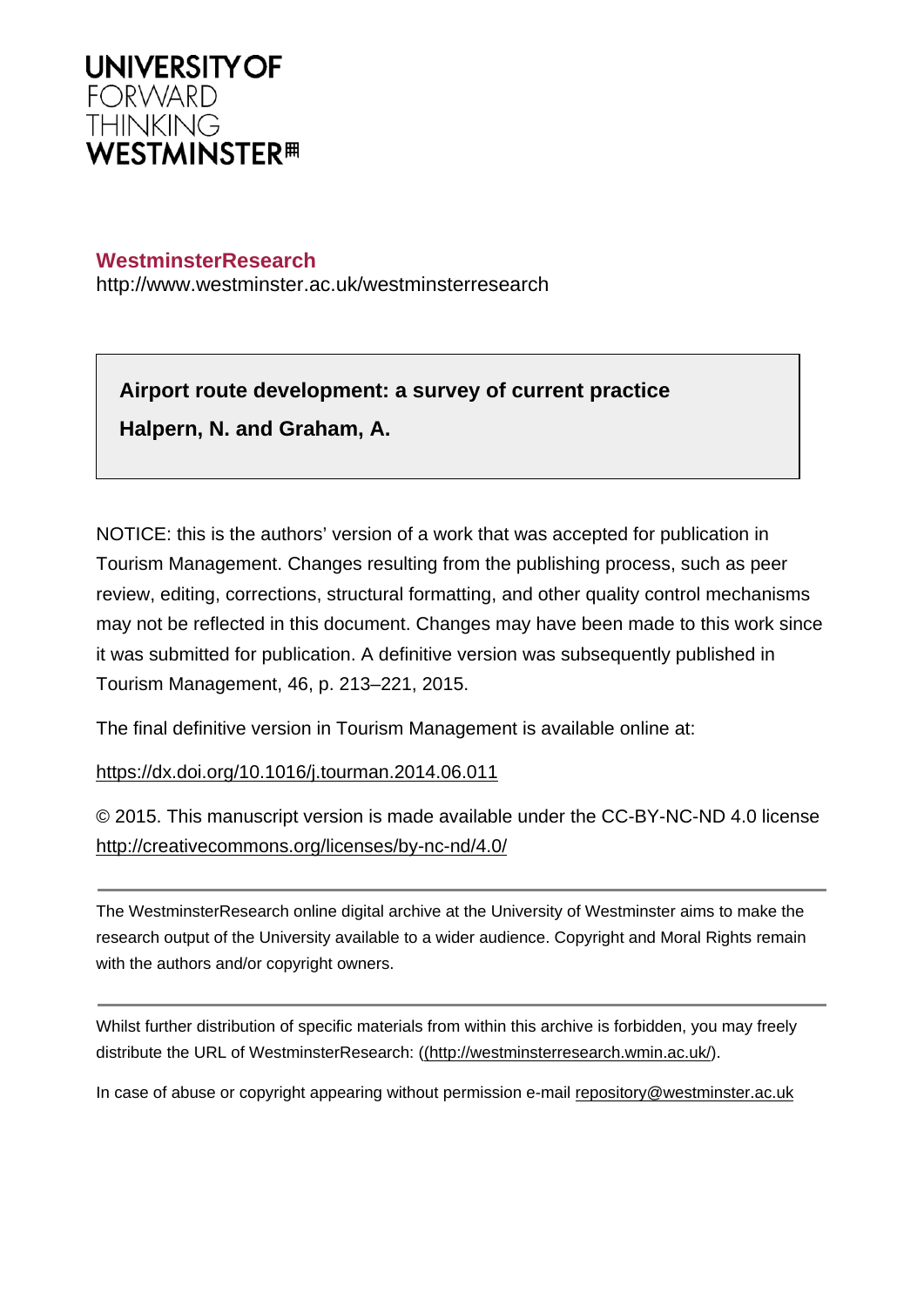# **AIRPORT ROUTE DEVELOPMENT: A SURVEY OF CURRENT PRACTICE**

# **1. Introduction**

Airports were traditionally considered to be public utilities, and focused largely on facilitating the safe and efficient movement of aircraft and passengers rather than commercial considerations. Airport operators adopted a fairly passive approach to marketing, doing relatively little to encourage customers to use their services. However, in many parts of the world, airports have become more commercially orientated. This, combined with airline liberalisation in many markets, has led to a much more competitive airport industry (Thelle et al., 2012; Forsyth et al., 2010). As a result, marketing has become a core activity at many airports, and one that is considered to be vital for success (Halpern and Graham, 2013).

An airport has many customers but two of the most important are airlines and passengers, and the marketing techniques used for the two types of customer vary (Graham, 2014). Airports tend to use traditional approaches when marketing to passengers such as providing electronic and printed information, advertising through a range of media, developing loyalty programmes, offering sponsorship, and holding fundraising events and air shows. However, the extent to which an airport operator by itself can influence a passenger's choice is limited as their decision is primarily determined by the airline services on offer and the location of the airport. Instead, many airports direct much of their attention towards marketing to airlines, and this can arguably have a more significant impact on the success of an airport.

ASM (2009) found that 96 per cent of all European airports are actively involved in marketing their airport to airlines. This includes the use of common approaches such as providing publicity information or launching advertising campaigns that create awareness and communicate general messages about the airport. However, in recent years, airports have increasingly used personal selling as a means of targeting specific airlines with the aim of developing a deeper relationship with them. Route development (also known as air service development in some countries) underpins the targeted approach to personal selling. It is a process that seeks to "demonstrate to air carriers that there is sufficient demand, and suitable airport facilities, to profitably operate a route from the airport" (Tretheway and Kincaid, 2010; p.133).

Route development is now a well-known concept within the airport industry, and has been accompanied by a growing number of specialist route development consultants. Surprisingly, it has received limited attention in academic or industry literature. This means that little knowledge is shared about why airports use route development, what are the most common methods used, and what resources airports dedicate to it. To fill the gap, this research investigates airport route development practice based on the findings of an online survey of 124 airports worldwide. The findings can be used by airport management to further develop their own route development strategy and to learn from best practice. Whilst many airport stakeholders can be involved with route development such as regional economic development agencies, destination management organisations or tourism authorities, and Chambers of Commerce or other business associations, the focus of this research is on the airport operator's use of route development.

The structure of this paper is as follows. Section 2 discusses the principles of route development, drawing from the limited literature available on the topic. Section 3 briefly describes the methodological approach taken in terms of survey design, sampling and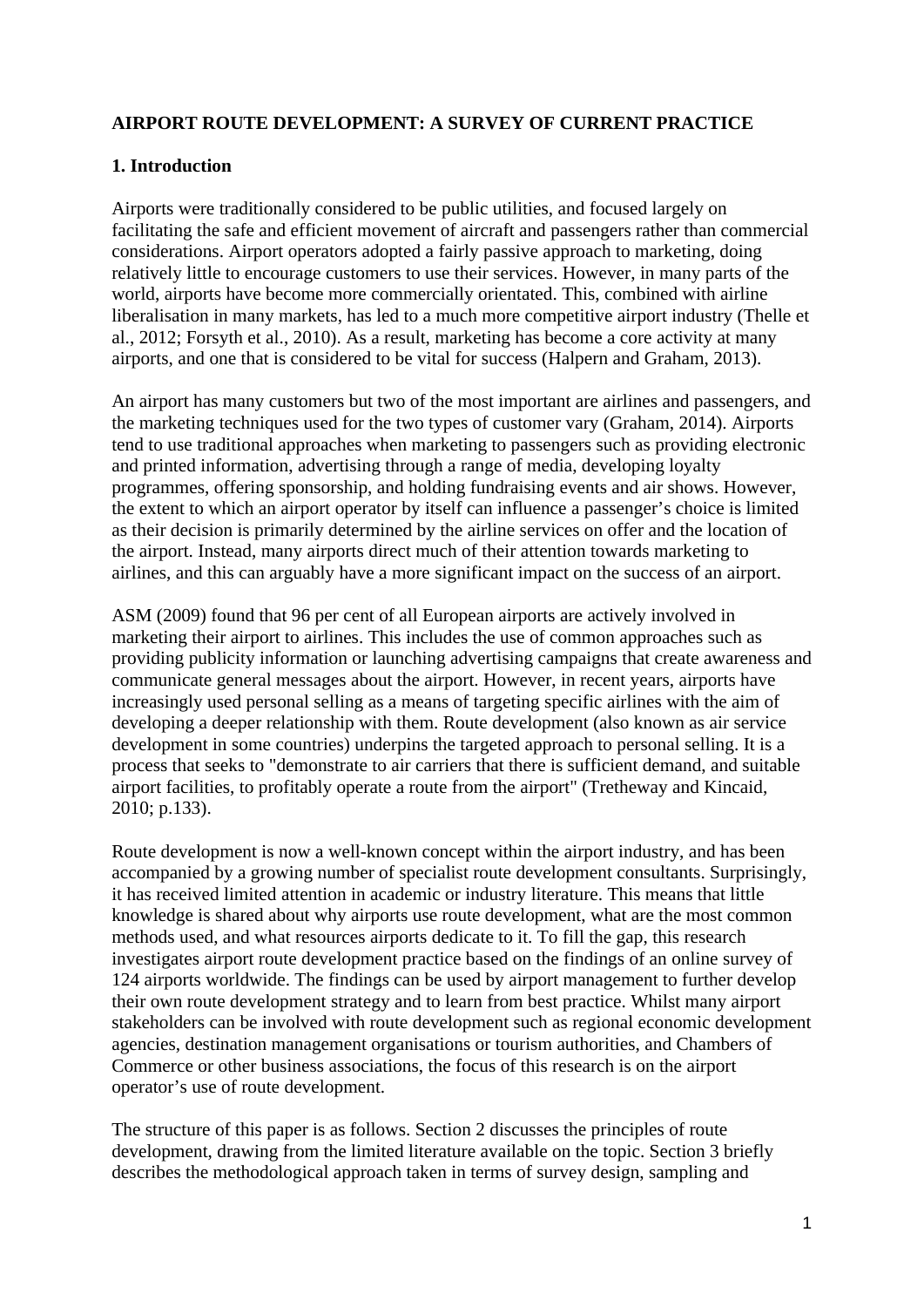analysis. Section 4 presents the main findings of the survey. Section 5 concludes and discusses the implications of the research.

# **2. Principles of route development**

# *2.1. The objectives of route development*

Route development has been explained in a number of ways. Thelle et al. (2012, p.81) define it as the "marketing activities undertaken by airports with the aim of attracting new routes, for example through participation in route development conferences, offering incentive schemes, meetings with airlines, producing bespoke reports for airlines". Martin (2009, p.v) states that it "includes the attraction, initiation, expansion, retention, or any improvement of air service and can include changes in pricing, frequency, capacity, hub connectivity, or the number of nonstop destinations served". These two descriptions demonstrate the wide ranging nature of route development, both in terms of its objectives and the methods used. This is not fully apparent with the name itself which arguably suggests a somewhat narrower and simpler approach.

The most obvious objective of route development is to encourage new airlines to an airport to operate new routes. Indeed, Kramer et al. (2010) identify the air service development cycle where new services grow the traffic, which in turn makes the market more attractive and attracts more services. However, in reality, route development can have a number of different purposes including attracting new routes with new airlines, but also growing existing routes, attracting new routes with existing airlines, retaining existing routes and influencing change to existing routes (e.g. lowering fares, changing schedules, reducing seasonality, upgrading aircraft).

There is very little evidence in the literature to help determine the relative importance of the different objectives. An exception is a survey of 41 small and non-hub airports in the US as reported by Martin (2009). Eighty per cent of airports stated that they used route development techniques to retain existing services and over 70 per cent declared that they used it to add services to new destinations or add frequencies at the airport. Around 60 per cent used it to reduce fares, whereas just under half used it to improve services and only around a third to upgrade the aircraft used.

STRAIR (2005) divides the objectives into two types, namely those related to connectivity (number of destinations served, frequencies and capacity) and those related to traffic (number of passengers arriving, departing and transiting, cargo value, weight and volume). The type of service being targeted may also vary considerably. It can be considered by airline (e.g. mainline, low cost, regional, leisure/tourism charter, private/business charter) or destination (e.g. domestic, international within the same world region, intercontinental). In addition, cargo flights can be specifically targeted but, as de Haan (2012) argues, this can be more challenging because of the different markets and airline business models, together with the relatively poor quality of data. Depending on the nature of the airport operator and the relationship with stakeholders in the surrounding community, there may be broader and complex objectives related to wider benefits for the region such as the development of tourism or improved connectivity for businesses or local residents.

ASM (2009) conducted a survey of about 100 airports in 2008 and found that within Europe, over 74 per cent of airports focused their route development efforts on short-haul services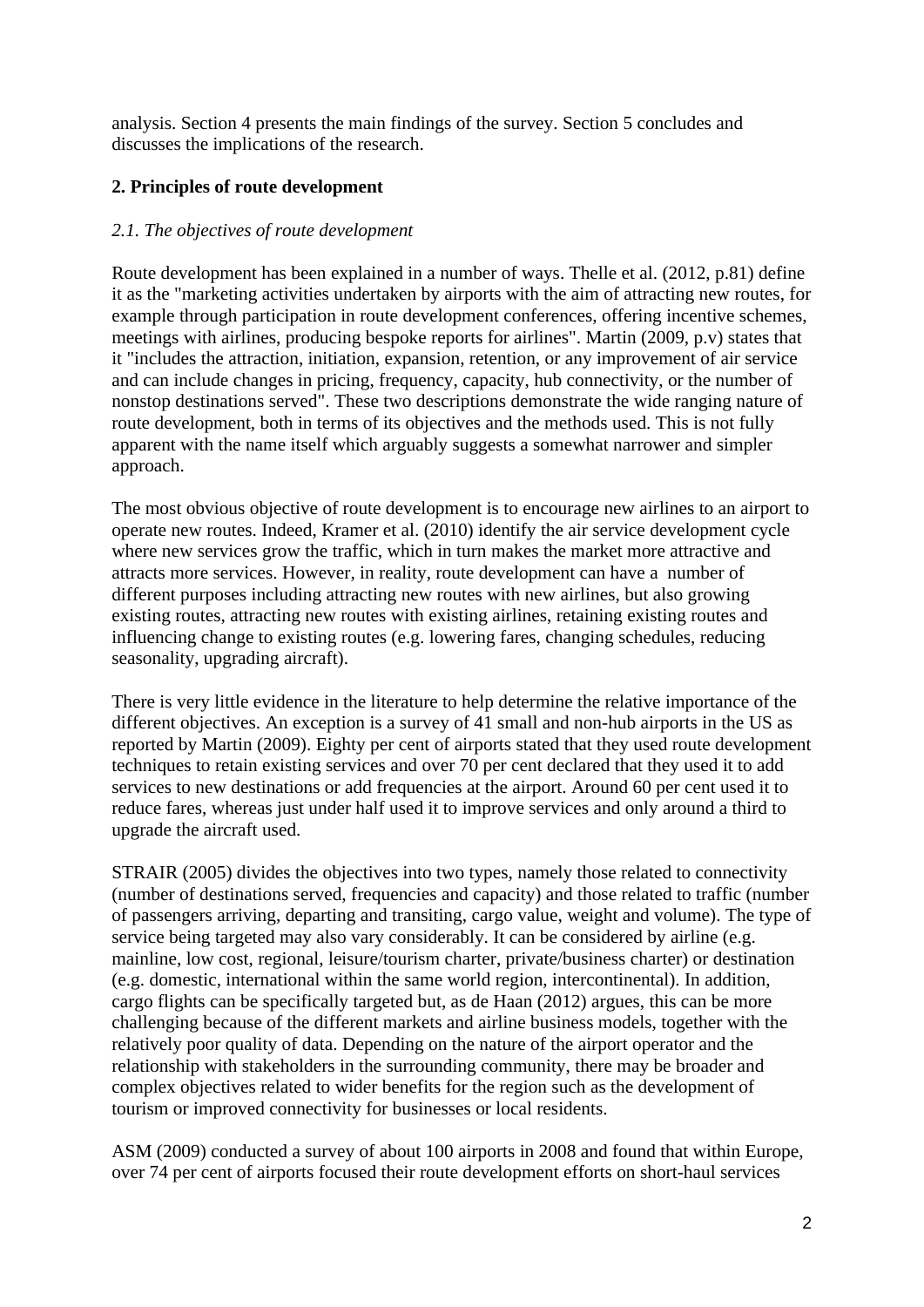whilst 49 per cent focused on long-haul. By contrast, for airports in the rest of the world, 66 per cent concentrated on long-haul services and 54 per cent on short-haul. Low cost carrier flights were of particular interest for 72 per cent of European airports and 66 per cent of other airports. In addition, some indication of the priorities of airport route development can often be observed on the business-to-business section of airport websites, where information or published price incentives demonstrate the airport's favoured route developments. For example, with airports as diverse as Dublin, Prague, Phoenix Sky Harbor, Macau and Bergen, there are more generous incentives offered for intercontinental or long-haul services (Halpern and Graham, 2013).

Whatever the objectives are for airport route development, they have to be realistic in terms of the demand that can be generated at the airport, the airport infrastructure and services that are offered, and the availability of airlines that are willing and able to operate the services that are being proposed.

### *2.2 The route development process*

In order to be successful in route development, a considerable amount of marketing research is needed to be undertaken by the airport operator. Halpern and Graham (2013) describe how this is needed to support the following stages in the route development process: define catchment area; undertake market assessment; identify unserved or underserved routes; produce growth forecast for potential routes; choose possible airlines to operate the routes; and undertake a financial viability assessment of the route. Martin (2009) and STRAIR (2005) discuss the processes in a similar way. The data requirements for such an exercise can be substantial. Not only will use be made of internal airport data and surveys, national travel and tourism statistics, but also true origin and destination demand and schedule data such as is provided by Sabre, OAG, the International Air Transport Association (IATA) or the International Civil Aviation Organization (ICAO). These sources can be used as a basis for estimating market shares and forecasts, and for considering the financial feasibility of the routes. Various methodologies can be applied with one of the more sophisticated estimation models being the quality service index (QSI), which assesses passenger behaviour by quantifying the relative attractiveness of different flight options (Weatherill, 2009).

Once the appropriate research has been undertaken, the airport operator needs to decide how it can communicate this information to airlines, and demonstrate the prospects for new routes or expanding services at the airport. Relationship building between the airport operator and airline is important for route development (Griffin, 2012). Traditionally, this was undertaken by setting up individual meetings with airlines, with a bespoke report written for them, but now a number of alternatives exist. This includes route development networking events such as Routes, Jumpstart or French Connect, which provide opportunities for one-to-one meetings between airport operators and airlines. There are also route development websites such as The Route Shop and Route Exchange. The survey by ASM (2009) showed that 93 per cent of airport operators attended networking events and 82 per cent visited airline offices to undertake presentations. By contrast only around half of the airports used route development websites, but these have developed considerably since the survey was undertaken in 2008.

Regardless of the methods used to communicate with airlines, airports need to provide the essential information that airlines need to encourage them to use the airport. In addition to route forecasts and financial evaluations, this includes information on catchment area characteristics, airport facilities, and any price incentives or marketing support that is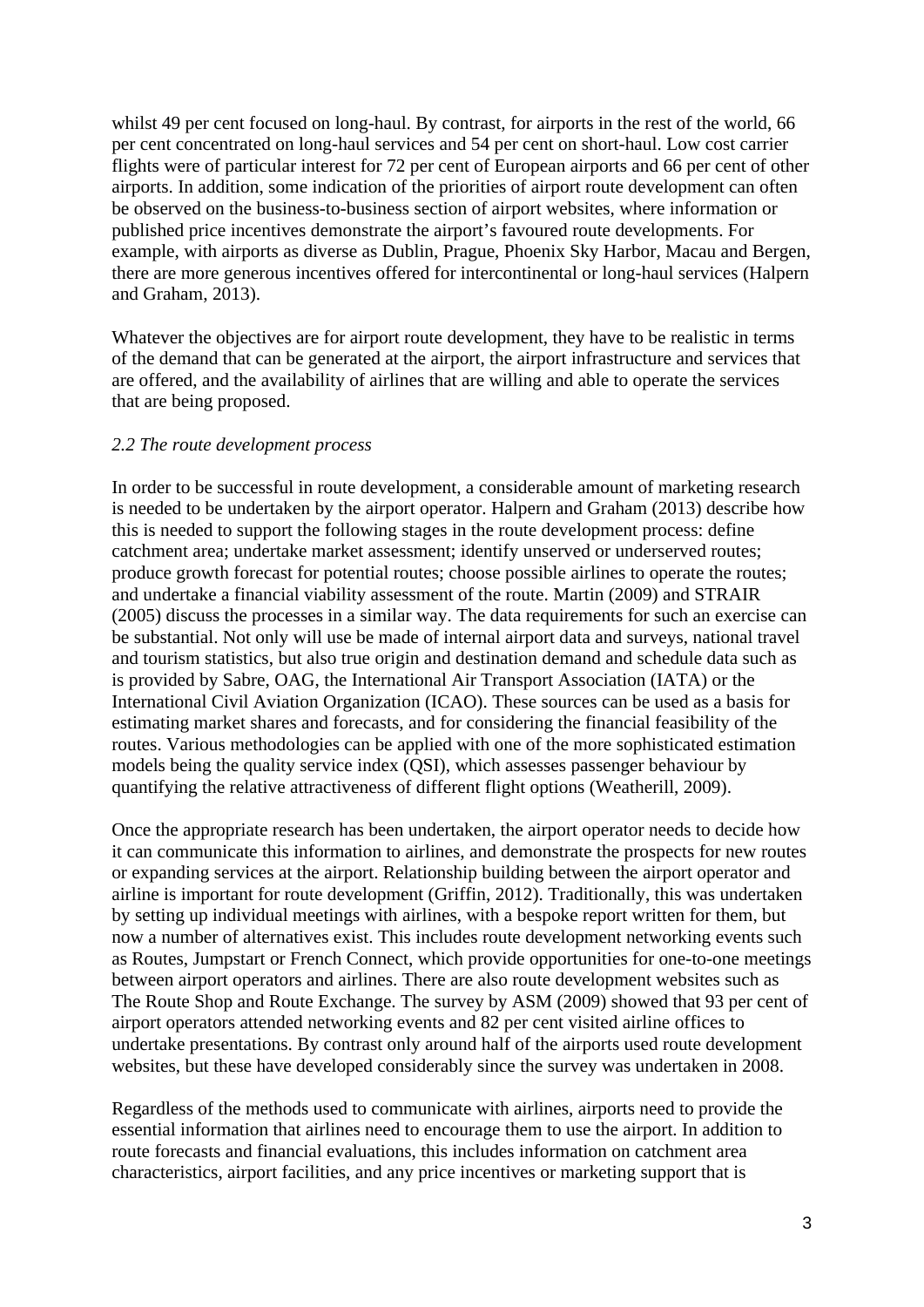available. ASM (2013) present the results of a rare survey of 25 senior network planning managers from leading global airlines. On a scale of 10 (essential) and 0 (not important), information provision, catchment area characteristics, and demographics data had an average score of 9, whilst a profit and loss assessment of the route proposal had an average score of 4. This prompted Stroud (2013, p.60) to argue that "The days of trying to impress an airline with an appreciation of route profit and loss are over".

The survey by ASM (2013) also confirmed the importance of incentives and risk-sharing initiatives offered by airport operators to airlines. This has traditionally been viewed as an important requirement for airports seeking to attract low cost airlines, for instance, by entering into negotiations on price with them (Graham, 2013; Barrett, 2004), and offering discounted charges for use of the airport (Francis et al., 2003), although the enduring nature of the low cost model has been questioned in recent years (e.g. see Budd et al., 2014; Button, 2012). Besides, incentives offered by airports should be made available to all types of airlines that meet the required criteria, regardless of their business model.

STRAIR (2005) divide incentives as financial or non-financial. Financial incentives cover direct payments (payments per flight or passenger and marketing budget); discounts on airport charges, property rental and taxation; and risk sharing arrangements (revenue guarantees, travel banks and joint ventures). Malina et al. (2011) found that 63 per cent of Europe's 200 largest airports offer incentives of some kind to airlines, whilst a survey of 52 airports in the US found that 65 per cent of airports offer incentive schemes or agreements for domestic air services and 48 per cent for international (Hargrove, 2010). Financial incentives have generally received more coverage in the literature (e.g. see Fichert and Klophaus, 2011; Weatherill, 2006). This is partly because the specific details of financial incentives are often in the public domain, but also because they can be an area of controversy if public money is involved. By contrast, non-financial incentives include providing regulatory and market information; providing contacts to feeder airlines, service providers, agents and the media; helping the airport operator to provide a good level of service to airlines; and helping other stakeholders serve airlines better.

## *2.3 The importance of route development*

The discussion thus far has detailed how route development has become a key activity in today's airport business. It is therefore surprising that little is known about the typical manpower or resources that are devoted to it. A rare indication is demonstrated in the previously mentioned survey of small and non-hub airports in the US (Martin, 2009). The median cost in 2007 for each airport was estimated to be US\$70,000 for core resources covering salaries associated with route development, data costs and other normal expenses such as conference attendance and travel costs to visit airlines. In addition, a further US\$100,000 of extra costs per airport covered particular types of incentive programmes such as minimum revenue guarantees, subsidies and other marketing efforts.

The survey by Martin (2009) concentrated on small airports, which actually has been the focus of most of the limited research on route development (e.g. see Halpern, 2010). Arguably, it is these airports that face the greatest challenges in, but also rewards from, attracting airlines and improving the provision of air services. In terms of geographical regions, the survey by ASM (2009) found that European airports were generally more proactive in their approach to route development than airports in other world regions. This may be as a result of a more competitive and commercially oriented airport industry in Europe,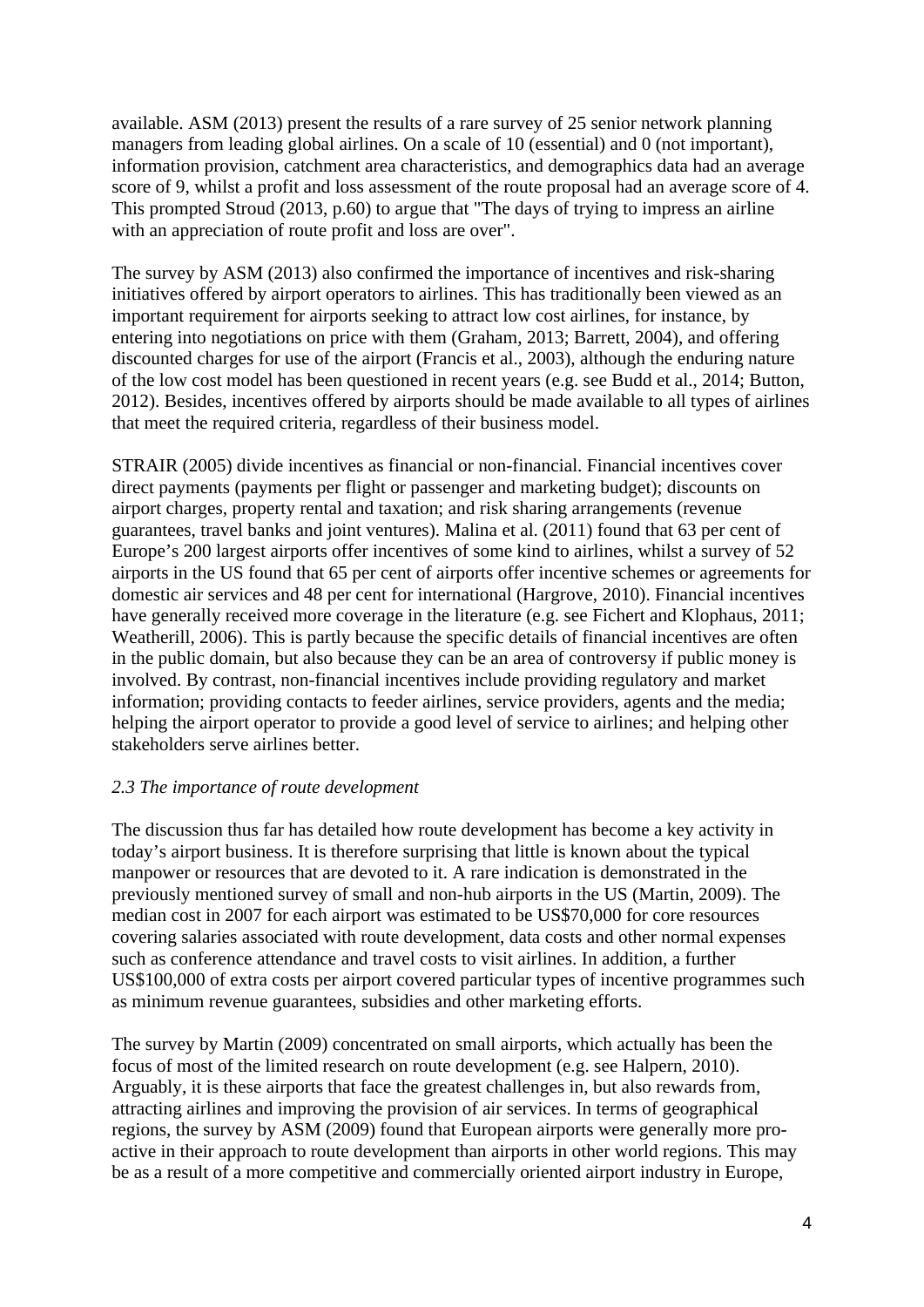with the existence of a number of privatised airports. On the other hand, publicly owned airports may be more prepared to offer generous incentives to help bring wider benefits to surrounding communities.

This raises the issue of other stakeholder involvement in route development. So far the discussion has focused on the airport operator's role, and this will be the emphasis of the research here. However, as already identified there will be other stakeholders who may seek to be involved. This may be the national government, for example in Malta in 2006, where fee discounts were introduced to support new routes and encourage different types of tourists, by both the government and by the airport operator (Graham and Dennis, 2010). Destination management organisations may also be involved, as is the case with Global Connected; a consortium consisting of Copenhagen Airport and a number of destination management organisations in Denmark, that seeks to strengthen air service provision at the destination by influencing airline route decisions with the offer of funding for marketing campaigns (Hvass, 2013).

A survey by ASM identified tourism authorities as being the most popular partners for route development (87 per cent), followed by local and city authorities and private partnerships (56 per cent), private business development interests (e.g. Chamber of Commerce) (50 per cent), regional development governmental organisations (47 per cent), and regional development non-governmental organisations (22 per cent) (ASM, 2009).

Airport growth should benefit both the region and the airport. However, if an airport operator enters into a partnership, there may be a shift of emphasis to supporting routes that appear to have the greatest economic benefit to the region rather than greatest revenue potential for the airport, for instance, by encouraging routes that will increase business connectivity or inbound tourism. Financial incentives to airlines are often viewed as being important here (Castillo-Manzano et al., 2011). For example, Scotland's Route Development Funds were financed by regional development agencies to encourage traffic that offers regional economic benefits (Smyth at al., 2012). Similarly in the US, there is the Small Community Air Service Development Program which provides grants to help small communities attract air services. However, the effectiveness of such schemes has been debated on the basis that routes may be closed after the funding period has come to an end (Pagliari, 2005).

Having introduced the key principles of route development, drawing on the limited and somewhat patchy research that exists, the rest of this paper focuses on the airport survey that was undertaken with the aim of gaining a greater knowledge and understanding of the issues that have been identified.

# **3. Methodology**

## *3.1 Survey design*

The survey was administered online using the Questback Ask and Act survey tool. It consisted of twenty-six, largely closed questions, relating to the three broad areas mentioned in Section 2: (1) The objectives of route development; (2) The route development process; (3) The importance of route development. For instance, the literature review in Section 2.1 suggests that airport route development has broad objectives that include attracting new routes with new or existing airlines, retaining or growing existing routes, or influencing change to existing routes (for instance, to fares, schedules or aircraft). Literature also suggests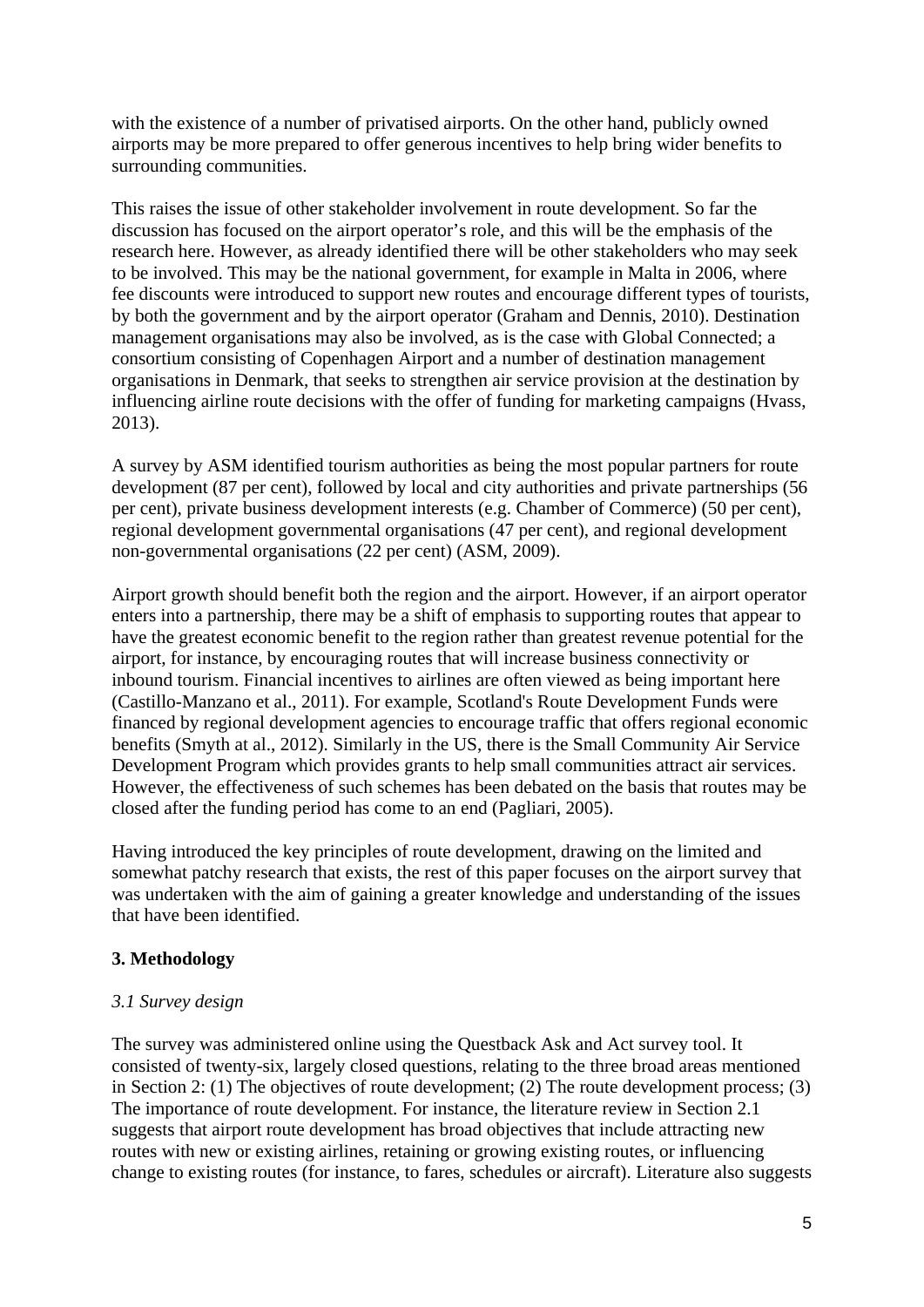that airports may have more specific objectives for route development that target particular types of airlines (e.g. mainline, low cost, regional, leisure/tourism charter or private/business charter) or destinations (e.g. domestic, international within the same world region or intercontinental). The survey questions were therefore designed to measure the relative importance of such objectives.

The survey was written in English. A participating pre-test of the survey was carried out with 16 experts from industry and academia that have specialist knowledge of airport route development. Respondents were told that it was a draft version of the survey and were asked to provide feedback on the relevance, order and wording of questions, the length of the survey, ease of completion, and any technical issues associated with accessing and completing the survey. Respondents were also asked to provide feedback on the wording of an invitation email that would be sent to airports when inviting them to participate in the survey. Feedback from the participating pre-test resulted in only minor changes, for instance, to the wording of a few questions and the invitation email.

An undeclared pre-test of the revised and final version of the survey was then carried out by sending the survey to managers at five airports that were known to the authors and therefore likely to respond. The survey was delivered in exactly the same way as the actual survey and respondents were not told that it was a pre-test. Responses were received from four airports. This is a limited number of responses, but was sufficient to check the standardisation of the survey.

The survey was then delivered to a gross sample of 934 airports. A URL link to the survey was sent to airports in an invitation email during week 42 (21-28 October) in 2013. Two repeat mailings were sent during weeks 44 and 45. The invitation email provided a salutation and a brief introduction to the aim of the survey, the selection criteria and sample of airports, how the findings would be used, and details of the research team in case recipients had any comments or questions. The invitation email emphasised the anonymous nature of the survey stating that responses will remain strictly confidential and that the analysis will not identify responses from individual airports. A free copy of the book Airport Marketing was offered as a prize to 20 respondents selected at random as an incentive to take part in the survey. A free summary of the findings was also offered. The invitation email included an option that airports could select if they wished to decline from participating in the survey.

# *3.2 Sampling and analysis*

Flightglobal Pro was used as a sampling frame for the population of world airports. It is a leading information source for the aviation industry, and at the time of conducting this study, provided profiles for 1791 airports worldwide. As selection criteria, only airports on Flightglobal Pro with a complete profile including an email address and traffic data for the most recent year; 2012, were included. This resulted in a gross sample of 934 airports. Most of the airport email addresses on Flightglobal Pro are for the general administration of the airport operator, so where possible, airport websites were searched in order to find an email address for named route development personnel or other named personnel (largely airport managers or media contacts).

The net sample represents the respondents to the survey. Responses were received from 124 airports resulting in a gross sample response rate of 13 per cent. This is exactly the same response rate experienced in an earlier study of airports that used a similar methodological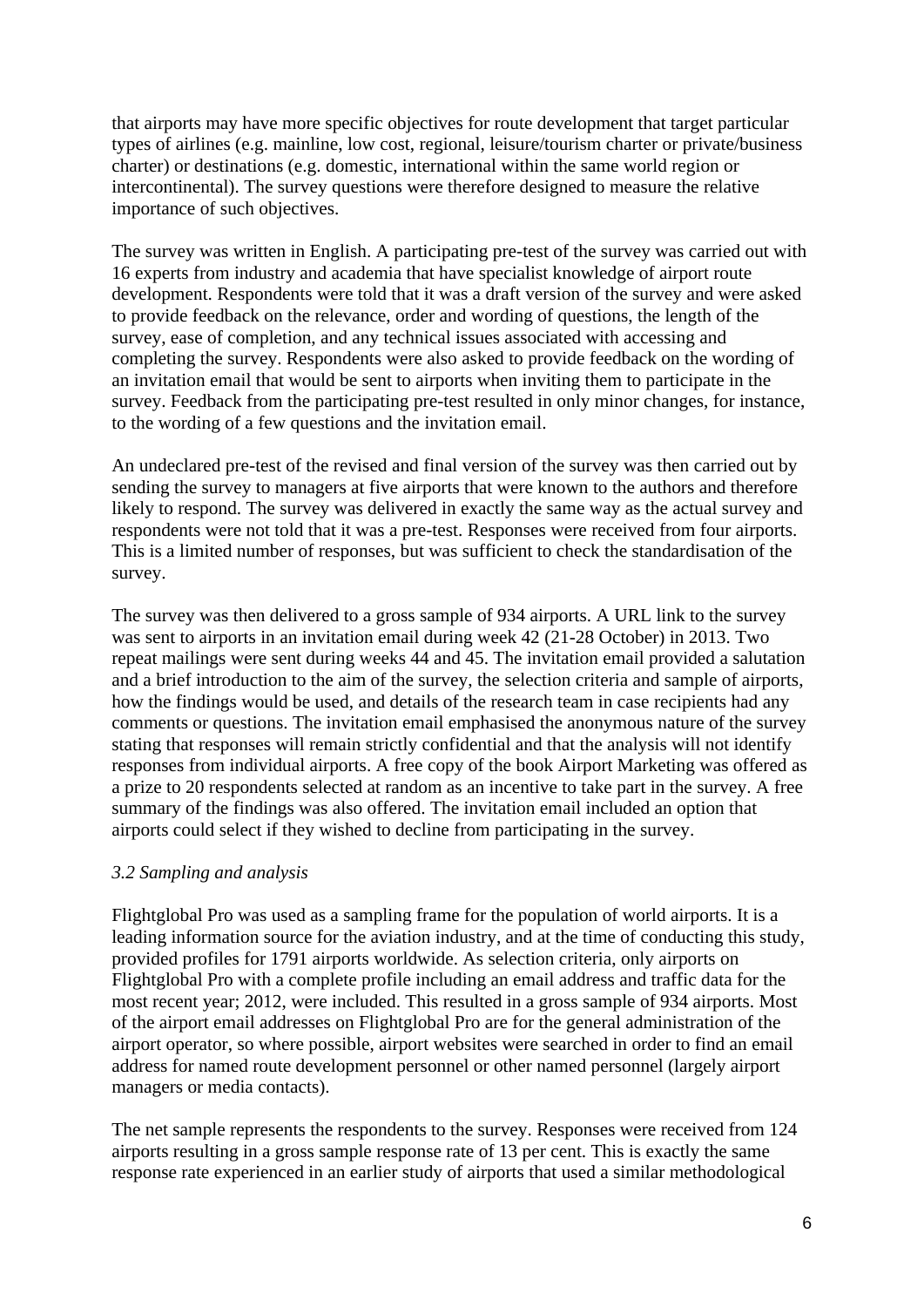approach to this study, but investigated the provision and use of meeting facilities at airports, rather than airport route development practice (see Halpern et al., 2012). The low response rate and low overall number of responses is a limitation, however, it is characteristic of studies of this nature. As mentioned in Section 2, the survey on passenger air service development at small and non-hub airports in the US, which is cited in Martin (2009), received responses from just 41 airports. ASM (2009) received responses from about 100 airports worldwide to their survey on airport route development strategies.

A greater proportion of responses were received from named route development personnel compared to other named personnel or the general administration. Twenty-one per cent of email addresses for airports in the gross sample were for named route development personnel, 33 per cent for other named personnel, and 46 per cent for the general administration. However, 48 per cent of responses were from email addresses for named route development personnel, 28 per cent for other named personnel, and 24 per cent for the general administration.

Bias is present in the net sample of respondents according to airport size (measured by total passengers served in 2012) and the geographic location of airports (see Table 1). The net sample has a greater proportion of mid-sized airports, and airports from Europe and North America – possibly because they are more active in route development, and therefore more interested in taking part in the survey. The findings of the survey are therefore biased towards those airports. Only net sample data has been provided for ownership of the airport operator in Table 1 due to difficulties in finding accurate data for the population and gross sample.

| Samples by airport characteristics (per cent). |          |        |               |                 |  |  |  |
|------------------------------------------------|----------|--------|---------------|-----------------|--|--|--|
|                                                | Sampling | Gross  | <b>Net</b>    | Difference      |  |  |  |
| Airport characteristic                         | frame    | sample | Sample        | $(net - frame)$ |  |  |  |
| Size (total passengers, 2012)                  |          |        |               |                 |  |  |  |
| $<$ 1 million                                  | 66.4     | 50.1   | 47.6          | (18.8)          |  |  |  |
| 1 million to $<$ 5 million                     | 18.6     | 26.8   | 29.0          | 10.4            |  |  |  |
| 5 million to $<$ 25 million                    | 11.7     | 17.3   | 18.6          | 6.9             |  |  |  |
| 25 million or more                             | 3.3      | 5.8    | 4.8           | (1.5)           |  |  |  |
| Region                                         |          |        |               |                 |  |  |  |
| Africa                                         | 7.6      | 6.0    | 1.6           | (6.0)           |  |  |  |
| Asia/Pacific                                   | 21.4     | 12.3   | 7.3           | (14.1)          |  |  |  |
| Europe                                         | 32.4     | 48.7   | 58.1          | 25.7            |  |  |  |
| Latin America/Caribbean                        | 12.8     | 7.6    | 3.2           | (9.6)           |  |  |  |
| Middle East                                    | 2.1      | 2.7    | $1.6^{\circ}$ | (0.5)           |  |  |  |
| North America                                  | 23.7     | 22.7   | 28.2          | 4.5             |  |  |  |
| Ownership of the airport operator              |          |        |               |                 |  |  |  |
| Public, administration                         | -        |        | 40.3          |                 |  |  |  |
| Public, corporation                            |          |        | 38.7          |                 |  |  |  |
| Mixed public/private                           |          |        | 9.6           |                 |  |  |  |
| Fully private                                  |          |        | 11.3          |                 |  |  |  |

**Table 1**

Findings from the survey are largely analysed using frequency analysis of responses. Some responses are analysed using inferential statistics to investigate differences, for instance, in responses to questions according to size or geographic location of the airport, or ownership of the airport operator. Tests that have been used are dependent on the variables under consideration and include the Independent Samples t-test, One-Way Analysis of Variance (ANOVA), and Pearson's Chi-Square. Only results that meet the specific criteria of each test and produce significant differences  $(p<0.05)$  are reported in this paper. In order to optimise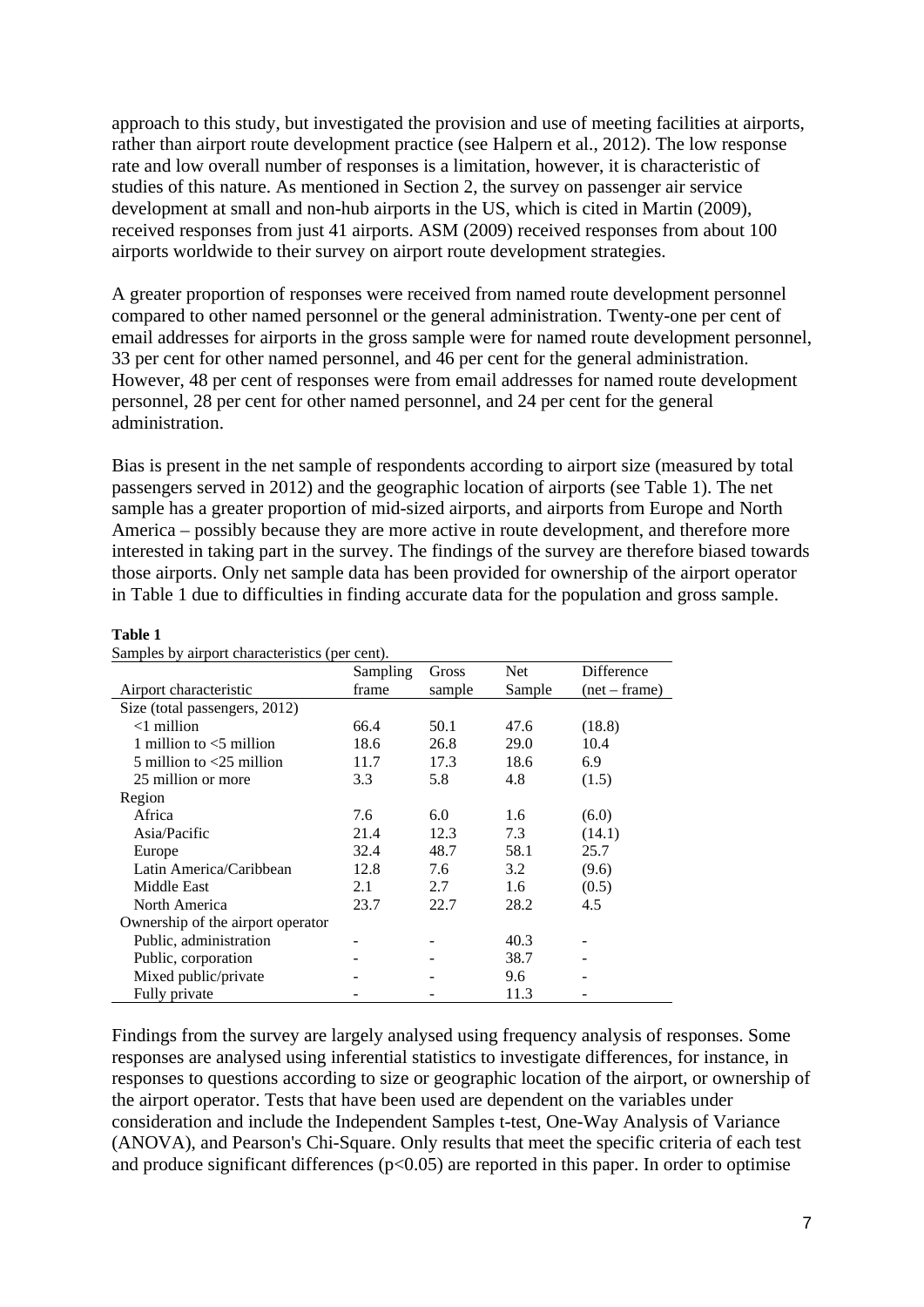the number of cases in each sub-group, dichotomous categories were created for certain variables. Airport size is dichotomised between smaller airports (with less than one million passengers per annum) and larger airports (with one million or more). Ownership of the airport operator is dichotomised between public airports (with a full publicly owned operator) and private airports (with an operator that is owned by at least part private interests).

One question in the survey asks respondents about the extent to which they have used different ways to communicate route development opportunities to airlines during the last 12 months. The question lists ten items (ways of communication) that can be combined to provide an indication of the overall extent to which respondents communicate route development opportunities to airlines. Scale reliability of the ten items is tested using Cronbach's Alpha, which determines the internal consistency of the items.

The first question in the survey asked respondents if their airport had pursued route development objectives during the last 12 months. Six per cent of respondents answered no. The findings of this study are based only on respondents that answered yes.

## **4. Findings**

## *4.1 The objectives of route development*

Airports pursue a range of route development objectives (see Table 2). The greatest focus is on the more challenging and high-risk objective of attracting new routes with new airlines. Airports also have a strong focus on growing existing routes, attracting new routes with existing airlines, and retaining existing routes. Larger airports are significantly more focused on attracting new routes with new and existing airlines compared to smaller airports. This may of course be due to there being greater opportunities to attract new routes at larger airports because of their higher level of potential demand. The least focus is on influencing change to existing routes, which is likely to be more of an airline function. Of those that have concentrated on influencing change to existing routes, the greatest focus of change is to frequency (87 per cent of respondents), followed by timing (62 per cent), aircraft type (56 per cent), fare (35 per cent), and reliability/punctuality (29 per cent).

#### **Table 2**

Extent to which airports have pursued the following objectives for route development during the last 12 months.

|                                                   |     | % Respondents |        |              |            |      |      |
|---------------------------------------------------|-----|---------------|--------|--------------|------------|------|------|
|                                                   |     | Great         | Some   | Verv         | <b>Not</b> |      |      |
| Objective                                         | N   | extent        | Extent | little       | at all     | Mean | SD   |
| Attract new routes with new airlines <sup>a</sup> | 116 | 62            | 33     |              |            | 1.5  | .651 |
| Attract new routes with existing airlines b       | 115 | 57            | 32     | <sub>b</sub> |            | 1.6  | .825 |
| Grow existing routes                              | 115 | 58            | 29     | 9            | 4          | 1.6  | .826 |
| Retain existing routes                            | 115 | 50            | 31     | 16           |            | 1.7  | .827 |
| Influence change to existing routes               | 113 | 27            | 39     | 23           |            | 2.2  | .953 |

Mean  $= 1$  'great extent', 2 'some extent', 3 'very little', 4 'not at all'.

Significant difference in means according to the Independent Samples t-test:

a Smaller (mean 1.6, N 52, SD .771), larger (mean 1.3, N 64, SD .500), *t*(114)2.552, p.012.

b Smaller (mean 1.9, N 51, SD 1.005), larger (mean 1.4, N 64, SD .545), *t*(113)3.693, p.000.

The greatest focus of route development is on scheduled passenger services provided by mainline, low cost and regional airlines (see Table 3). Airports are less focused on leisure/holiday charters, and less still on cargo, which tends to be a niche market for a small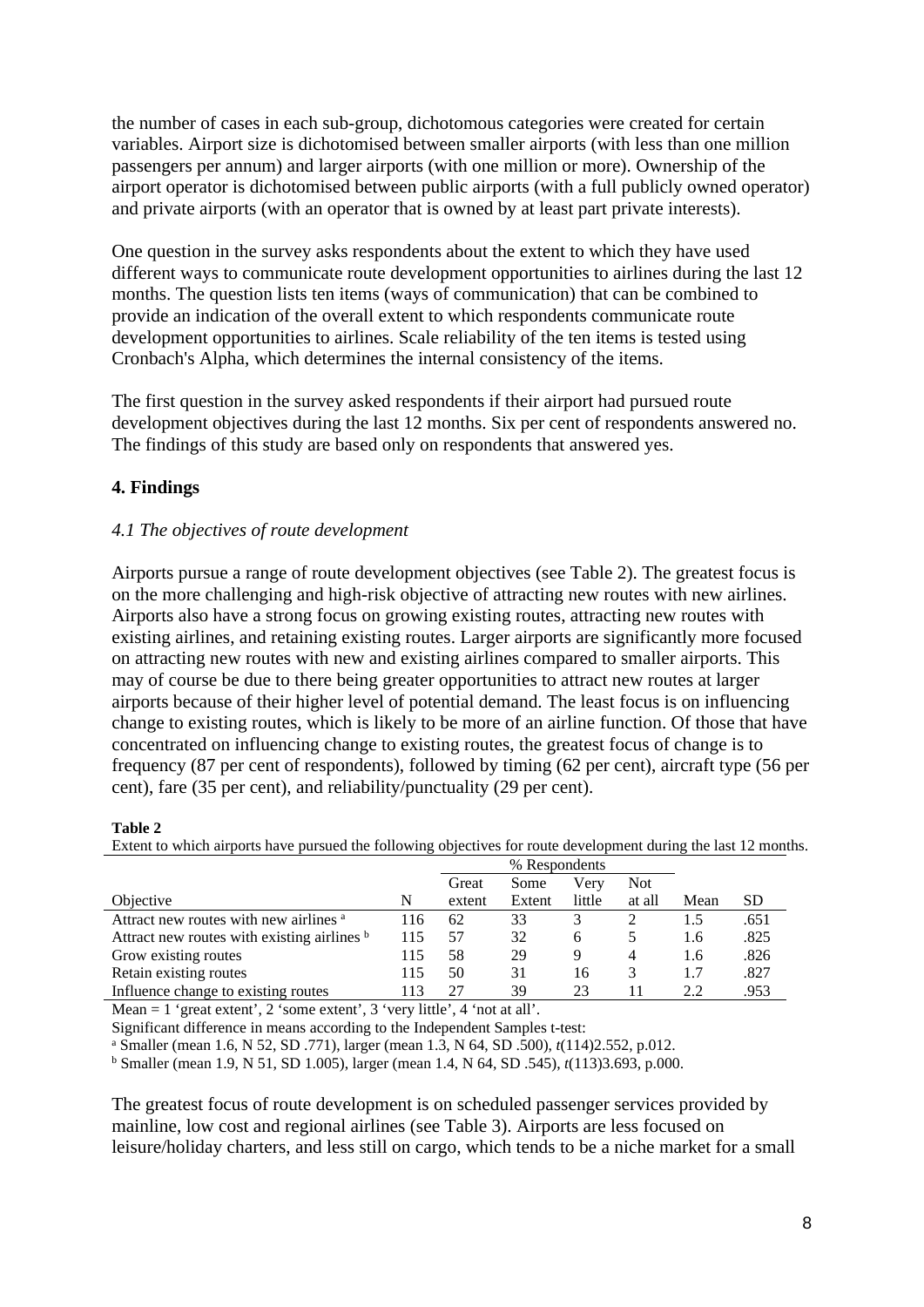proportion of airports. The greatest focus is also on international and domestic services rather than intercontinental (see Table 4).

#### **Table 3**

Extent to which airports have focused on developing the following types of air service during the last 12 months, by airline.

|                                 |     |        | % Respondents |        |        |      |           |
|---------------------------------|-----|--------|---------------|--------|--------|------|-----------|
|                                 |     | Great  | Some          | Very   | Not    |      |           |
| Airline                         | N   | Extent | Extent        | little | at all | Mean | <b>SD</b> |
| Scheduled mainline <sup>a</sup> | 116 | 52     | 32            | 6      | 10     | 1.8  | .968      |
| Scheduled low cost b            | 116 | 47     | 25            | 15     | 14     | 2.0  | 1.083     |
| Scheduled regional              | 116 | 45     | 36            | 15     | 4      | 1.8  | .853      |
| Leisure/holiday charter         | 116 | 29     | 39            | 23     | 9      | 2.1  | .930      |
| Cargo <sup>c</sup>              | 114 | 10     | 17            | 33     | 41     | 3.1  | .985      |

Mean  $= 1$  'great extent', 2 'some extent', 3 'very little', 4 'not at all'.

Significant difference in means according to the Independent Samples t-test:

a Smaller (mean 2.2, N 52, SD 1.109), larger (mean 1.4, N 64, SD .630), *t*(114)5.109, p.000.

b Smaller (mean 2.4, N 52, SD 1.186), larger (mean 1.6, N 64, SD .880), *t*(114)3.676, p.000.

c Smaller (mean 3.5, N 51, SD .758), larger (mean 2.7, N 63, SD 1.010), *t*(112)4.638, p.000.

#### **Table 4**

Extent to which airports have focused on developing the following types of air service during the last 12 months, by destination.

|                                                |     | % Respondents |        |        |        |      |       |  |
|------------------------------------------------|-----|---------------|--------|--------|--------|------|-------|--|
|                                                |     | Great         | Some   | Verv   | Not    |      |       |  |
| Destination                                    | N   | extent        | Extent | little | at all | Mean | SD    |  |
| Domestic                                       | 116 | 47            | 20     | 14     | 20     |      | 1.185 |  |
| International (same world region) <sup>a</sup> | 116 | 56            | 28     |        | 10     |      | .962  |  |
| Intercontinental b                             | 15  |               |        | 19     | 38     |      | 221   |  |

Mean  $= 1$  'great extent', 2 'some extent', 3 'very little', 4 'not at all'.

Significant difference in means according to the Independent Samples t-test:

a Smaller (mean 2.0, N 52, SD 1.146), larger (mean 1.4, N 64, SD .687), *t*(114)3.383, p.001.

b Smaller (mean 3.5, N 52, SD .804), larger (mean 2.0, N 63, SD 1.092), *t*(113)8.162, p.000.

As seen in Table 3 and 4, the focus of airports varies according to airport size. Smaller airports are more focused on regional and leisure/holiday charter services (although the result was not significant) while larger airports are significantly more focused on mainline, low cost and cargo services, and to foreign destinations. This is to be expected given the more limited market and potential for demand at smaller airports, which means that their focus is more likely to be on regional airlines that operate smaller aircraft or leisure/holiday charter services that tend to operate on a seasonal and less frequent basis. The latter allows tour operators to fill larger aircraft at peak periods on inbound or outbound services to tourism destinations.

The focus of larger airports on scheduled mainline or low cost services to foreign destinations is reflective of the larger markets that they serve and the greater potential for demand. Focusing on operators of larger aircraft and longer routes provides the opportunity to serve more passengers per aircraft movement – something that is particularly important for airports that have capacity constraints (e.g. on slots or runway use). It also generates increased passenger throughput and longer dwell time in the terminal, which subsequently offers opportunities for increased commercial revenues from passenger expenditure (e.g. in shops, cafes and restaurants).

The focus of airports also varies according to geographic location (see Table 5) and reflects the size of countries and also distances between borders in the respective world regions. For instance, airports in North America and Asia/Pacific – continents with a number of large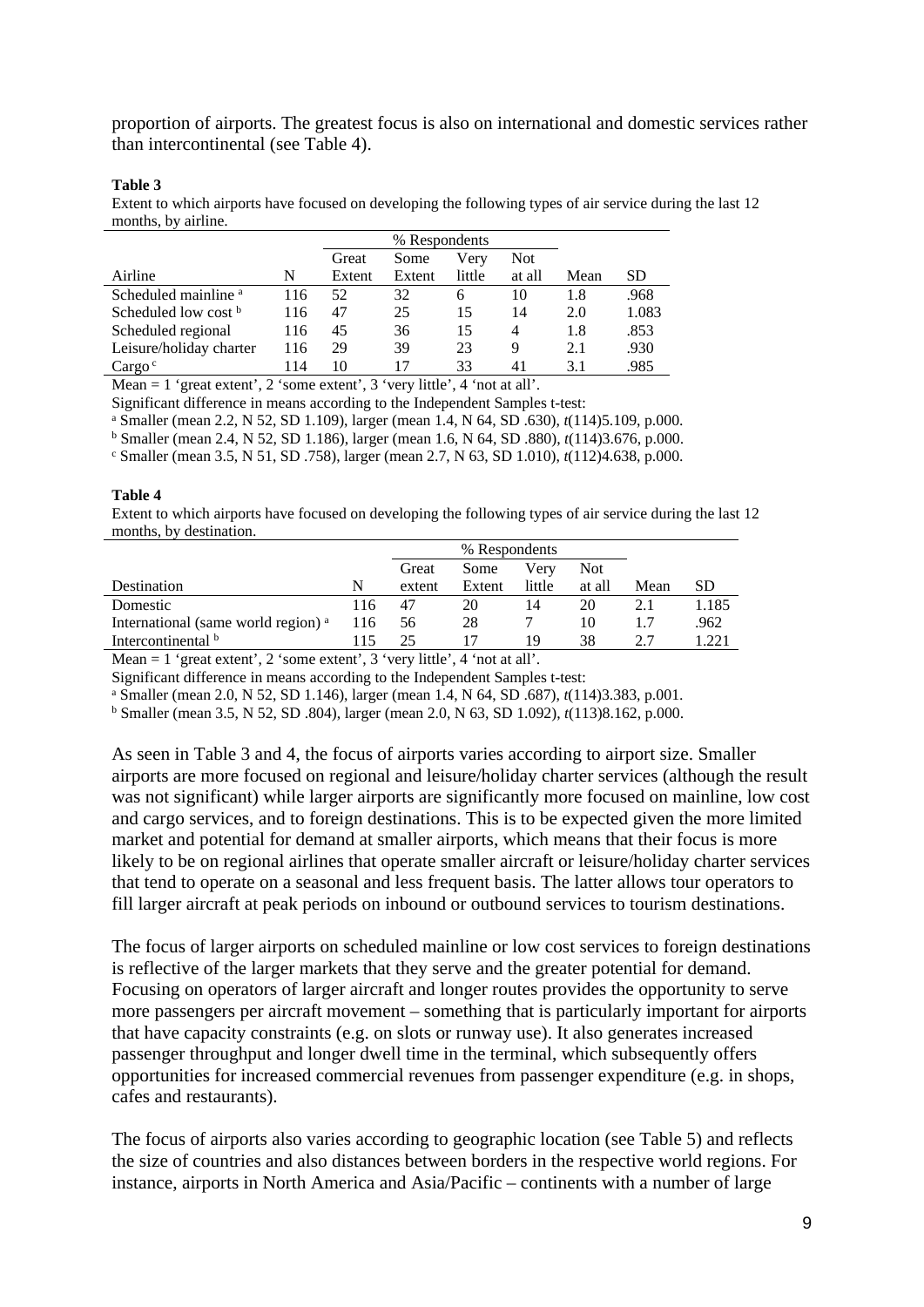countries and long distances between them – are significantly more focused on domestic services whilst airports in Europe – where there are many small countries with relatively short distances between them – are more focused on international services within the same world region. Care should however be taken when interpreting the results in Table 5 due to the small number of respondents from world regions other than Europe and North America. Results for Latin America/Caribbean are based on only four responses and three of those are for airports in the Caribbean. Similarly, six of the eight responses for Asia/Pacific are for airports in Australia or New Zealand.

### **Table 5**

Extent to which airports have focused on developing the following types of air service during the last 12 months, by geographic location.

|                         |    |                       |                          |    | International           |       |    |                  |           |  |
|-------------------------|----|-----------------------|--------------------------|----|-------------------------|-------|----|------------------|-----------|--|
|                         |    | Domestic <sup>a</sup> |                          |    | (same world region) $b$ |       |    | Intercontinental |           |  |
| Geographic location     | N  | Mean                  | SD                       | N  | Mean                    | SD    | N  | Mean             | <b>SD</b> |  |
| Africa                  |    | 2.5                   | .707                     |    | 2.0                     | .000  |    | 2.5              | .707      |  |
| Asia/Pacific            | 8  | 1.3                   | .463                     | 8  | 2.0                     | 1.309 | 8  | 2.6              | 1.302     |  |
| Europe                  | 70 | 2.5                   | 1.188                    | 70 | 1.4                     | .754  | 69 | 2.7              | 1.266     |  |
| Latin America/Caribbean | 4  | 3.0                   | 1.414                    | 4  | 1.3                     | .500  | 4  | 1.3              | .500      |  |
| Middle East             |    | 4.0                   | $\overline{\phantom{0}}$ |    | 1.0                     |       |    | 3.0              |           |  |
| North America           | 31 | 1.2                   | .454                     | 31 | 2.3                     | 1.125 | 31 | 3.0              | 1.110     |  |

Mean  $= 1$  'great extent', 2 'some extent', 3 'very little', 4 'not at all'.

Significant difference in means according to ANOVA: <sup>a</sup> *f*(5,110)9.816, p.000. <sup>b</sup> *f*(5,110)4.031, p.002.

### *4.2 The route development process*

As suggested in Section 2, marketing research plays an important role in the route development process. Ninety-five per cent of airports stated that they had provided and presented airlines with market research to prove potential for route development during the last 12 months; 60 per cent 'to a great extent', although that figure varies according to airport size with 52 per cent for smaller airports compared to 77 per cent for larger airports. The more limited internal resources and expertise at smaller airports is likely to be a key constraint here.

National statistics offices are the most widely used individual source of data for airport route development purposes, and are a useful and often free source of data on catchment area characteristics. Collectively, the most widely used sources are of true origin and destination demand and schedules data such as Sabre, OAG, IATA, Innovata, ICAO and DIIO (see Fig. 1). Published forecasts and reports and national aviation authority data such as from a civil aviation authority or government department are also widely used. A large proportion of airports have used 'other' sources including government/immigration records, BEONTRA, data from consultants, internal airport records, MIDT, ARC, CAPA, Data Miner, Flightglobal, travel surveys, tourism/Chamber of Commerce data, IATA PaxIS and PTM data. Most airports use a range of data sources for route development purposes. Almost 85 per cent have used two or more of the sources listed in Fig. 1, whilst almost 20 per cent have used five or more.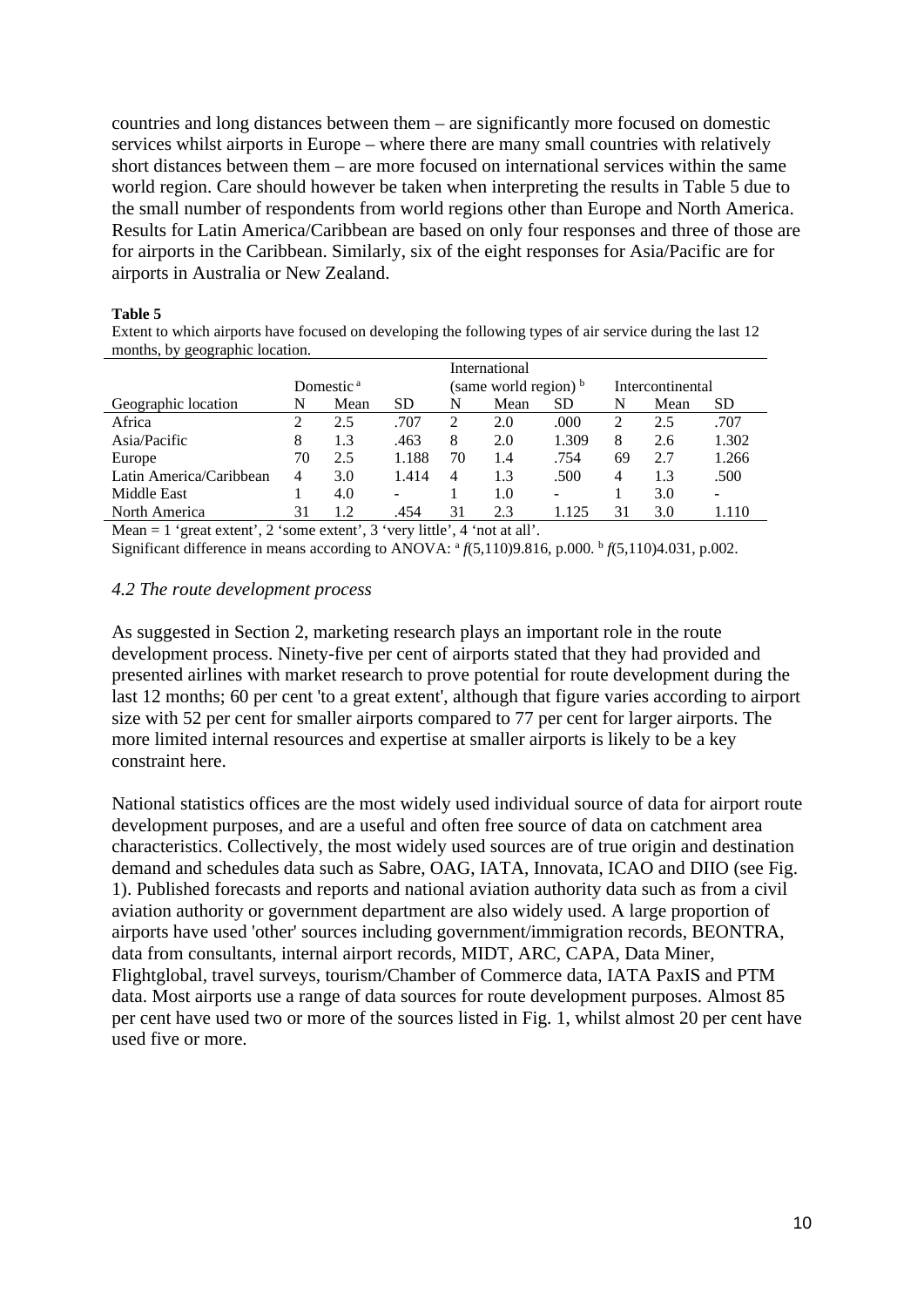

Fig. 1. Data sources used by airports for route development purposes during the last 12 months.

Airports then use a range of tools to analyse the data. Almost 90 per cent of respondents have used at least one tool during the last 12 months. The most common tool used by 71 per cent of respondents is a market stimulation forecast – a forecast that is typically based on knowledge of similar routes, 51 per cent used traffic allocation models (e.g. for route opportunities that compete with existing routes at local competing airports), and 38 per cent used QSI or connection builders (e.g. for assessing connecting traffic potential versus competing hubs). Sixty-four per cent of respondents also used surveys during the last 12 months to identify opportunities for route development. The most common groups surveyed by airports are passengers (88 per cent of respondents), businesses (60 per cent), airlines (28 per cent), travel trade (26 per cent), and residents (25 per cent).

After researching and identifying a specific route development opportunity, airports need to communicate it to target airlines (see Table 6). Active and targeted forms of personal selling are used most by airports such as attending route development networking events, seeking to meet airlines in their office and present to them, and targeting a specific airline and producing a bespoke report for them.

### **Table 6**

Extent to which airports have used the following ways to communicate route development opportunities to airlines during the last 12 months.

|                                                    |     |        | % Respondents |        |        |      |       |          |
|----------------------------------------------------|-----|--------|---------------|--------|--------|------|-------|----------|
|                                                    |     | Great  | Some          | Verv   | Not at |      |       | Alpha if |
|                                                    | N   | extent | extent        | little | all    | Mean | SD.   | deleted  |
| Attend route development networking events         | 112 | 64     | 19            | 8      | 10     | 1.7  | .993  | .805     |
| Meet airlines in their offices and present to them | 112 | 55     | 24            | 12     | 9      | 1.8  | .989  | .799     |
| Target a specific airline with a bespoke report    | 112 | 47     | 25            | 15     | 14     | 2.0  | 1.089 | .797     |
| Send marketing materials to airlines by email      | 112 | 32     | 39            | 16     | 13     | 2.1  | .997  | .790     |
| Invite target airlines to visit the airport        | 112 | 31     | 42            | 19     | 8      | 2.1  | .909  | .799     |
| Present itself on route development websites       | 112 | 30     | 22            | 17     | 31     | 2.5  | 1.230 | .808     |
| Hire a consultant to conduct activities            | 112 | 24     | 25            | 12     | 39     | 2.7  | 1.221 | .838     |
| Provide information on the airport website         | 112 | 16     | 26            | 34     | 25     | 2.7  | 1.017 | .804     |
| Send marketing materials to airlines by post/fax   | 112 | 6      | 17            | 30     | 47     | 3.2  | .932  | .816     |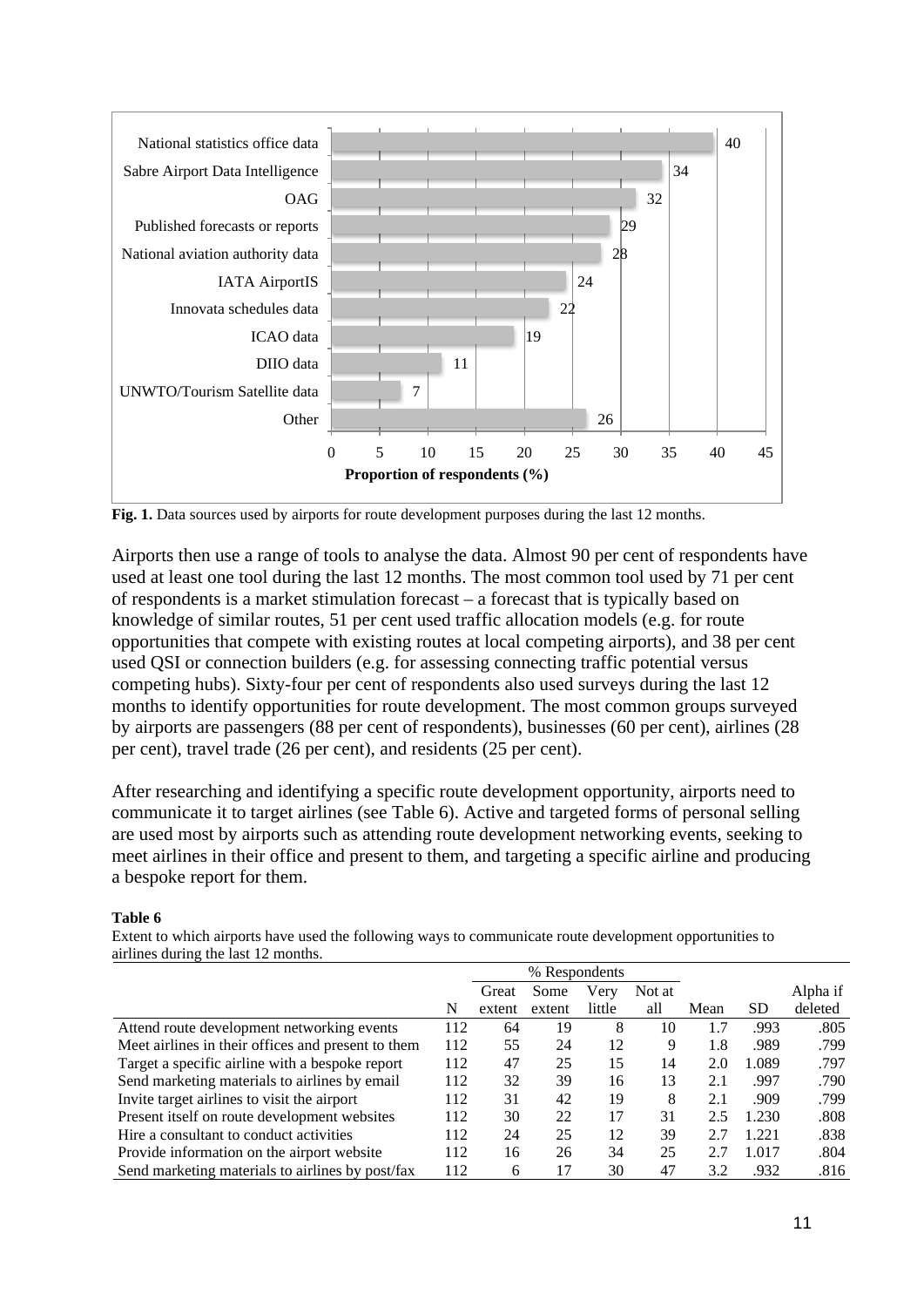| Communicate with airlines via social media $112$ $4$ $20$ $22$ $53$ $3.2$ $3.2$ $3.2$ $799$ |  |  |  |  |
|---------------------------------------------------------------------------------------------|--|--|--|--|
| Mean $= 1$ 'great extent', 2 'some extent', 3 'very little', 4 'not at all'.                |  |  |  |  |

Scale reliability of the ten items listed in Table 6 was tested using Cronbach's Alpha. The test indicates a high level of internal consistency (alpha of .822) and the alpha for nine of the items if deleted ranges from .790 to .816. The item 'hire a consultant to conduct activities' has an alpha of .838. This may mean that airports using a consultant have different patterns of activity to those that conduct route development activities in-house. However, the item has not been deleted on the basis that it would have little effect on scale reliability if deleted. The ten items can therefore be combined to provide an indication of the overall extent to which respondents communicate route development opportunities to airlines with an average score ranging from 1 'to a great extent' to 4 'not at all'. The average for all airports is 2.4 (N 112, SD .640). The Independent Samples t-test indicates a significant difference according to airport size with larger airports averaging 2.2 (N 61, SD .565) compared to 2.6 for smaller airports (N 50, SD .643), *t*(109)3.960, p.000. This is likely to reflect the more limited internal resources and expertise available for route development at smaller airports.

Average scores by geographic location for the ten items listed in Table 6 suggest a difference between regions. Airports in Europe, where previous studies such as ASM (2009) have suggested that route development activities are more advanced, but also North America, average 2.3 compared to 2.5 for airports in Africa, 2.6 in the Middle East and Latin America/Caribbean, and 2.8 in Asia/Pacific, however, the difference between regions is not significant when tested using ANOVA. Similarly, differences are observed according to the way in which airports are operated with an average of 2.4 for public airports compared to 2.2 for private airports. This would be expected given that private airports are generally found to be more pro-active in their approach to marketing compared to public airports (e.g. see Halpern and Pagliari, 2007), however, the difference is not significant when tested using the Independent Samples t-test.

As mentioned in Section 2, airports communicate essential information that airlines need to encourage them to use the airport. The greatest focus of airports is on providing airlines with information about the airport's catchment area such as population, travel propensity, demographics, business/tourist activity, and surface transport links (68 per cent of respondents provide this 'to a great extent'). This is followed by information about marketing support that may be available such as fee deductions or incentives, joint advertising campaigns, and sharing of market research data (62 per cent), route forecasts such as on the nature of traffic, traffic forecasts, simulated traffic, schedule and load factor (57 per cent), and airport facilities and profile such as infrastructure, services and other airlines at the airport (52 per cent).

Airports have less focus on providing a financial evaluation, for instance, on operating costs per block hour, yields, forecast revenues, costs and profits (26 per cent of respondents). This finding is consistent with the findings of Stroud (2013) and supports his argument that airlines are generally not influenced by the financial evaluation of routes by airports – something that they are likely and more able to do themselves – and that instead, airlines are more influenced by information about the airport's catchment area characteristics, marketing support that may be available, and the airport's profile and facilities. Such information is often made publicly available by airports, and presented on a business-to-business section of their website.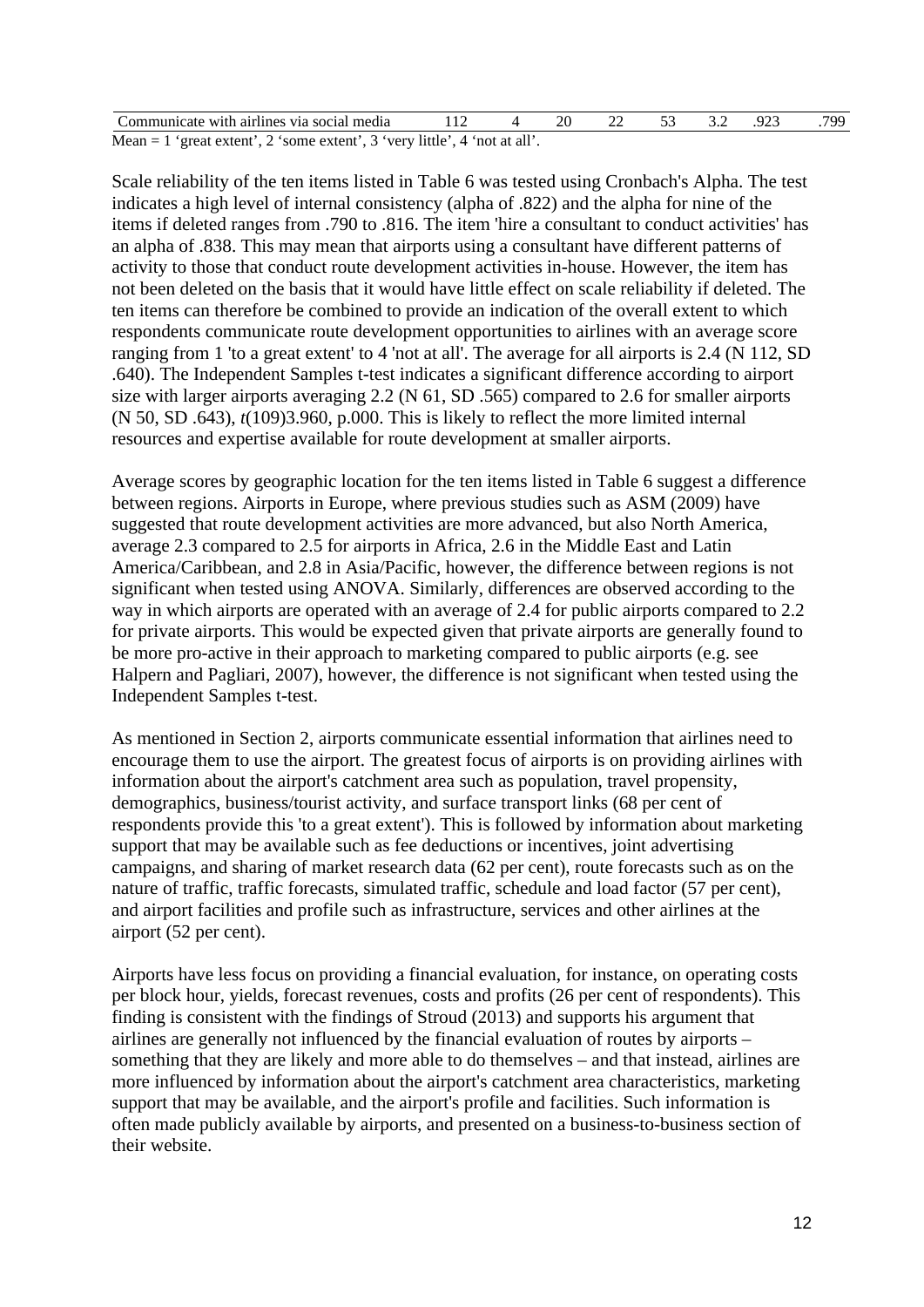## *4.3 The importance of route development*

Route development appears to have been given a much higher profile within airports during the last few decades. It would have been difficult to find an airport with a specific team employed to conduct route development activities 20 to 30 years ago, while it can be seen in Table 7 that over half of airports responding to the survey have a route development team, of which 44 per cent have a route development team based at the airport itself, and 10 per cent have a route development team based within the head office of the airport authority. This is especially the case for airports operated by private interests where 86 per cent of airports have their own route development team compared to just 47 per cent of airports operated by public interests. The airport manager and/or a deputy manager is responsible for route development activities at a large proportion of airports (32 per cent), and this is especially the case for smaller airports where the figure increases to 54 per cent. Fourteen per cent of all airports come under 'other', where the main responsibility for route development is either with another department at the airport, another department based within the head office of the airport authority, consultants, or as a partnership with a promotion board or regional development agency. The use of consultants was only reported for smaller airports operated by public interests.

### **Table 7**

Main responsibility for route development activities at airports.

|                                           |     | % Respondents    |                |          |                     |
|-------------------------------------------|-----|------------------|----------------|----------|---------------------|
|                                           |     | Route            | Airport        |          | Pearson's Chi-      |
|                                           | N   | development team | manager/deputy | Other    | Square $(X^2)$      |
| All airports                              | 116 | 54               | 32             | 14       |                     |
| By airport size                           |     |                  |                |          | $32.847(2)$ , p.000 |
| Larger                                    | 64  | 78               | 14             | 8        |                     |
| Smaller                                   | 52  | 25               | 54             | 21       |                     |
| By ownership of the operator <sup>a</sup> |     |                  |                |          | $10.686(2)$ , p.005 |
| Public                                    | 95  | 47               | 36             | 17       |                     |
| Private                                   | 21  | 86               | 14             | $\theta$ |                     |

<sup>a</sup> Note that one cell has an expected count less than five. The minimum expected count is three.

The human resources devoted to route development activities have increased in recent years. 116 airports responding to the survey provided data on the number of employees (nearest average number of full-time equivalents/FTEs) that worked specifically with route development in 2013 compared to 2008. There were a total of 416 FTEs in 2013 compared to 361 in 2008. This provides an average of 3.6 FTEs per airport in 2013 compared to 3.1 in 2008, and when concentrating on the middle 50 per cent of responses in order to exclude any extreme cases, the average is 3.0 FTEs in 2013 compared to 2.0 in 2008. The Independent Samples t-test reveals significant differences according to airport size with an average of 3.2 FTEs in 2013 for smaller airports (N 52, SD 2.194) compared to 3.9 for larger airports (N 64, SD 1.868), *t*(114)-2.027, p.045. Airports have experienced an overall increase in route development FTEs of 15 per cent during the last five years. The number of FTEs has increased at 42 per cent of airports, remained the same at 47 per cent, and declined at 11 per cent.

Sixty-nine airports responding to the survey provided data about expenditure on route development. The average expenditure on route development (excluding personnel costs) is US\$346,645. Expenditure ranges from US\$0 to over US\$4 million so the standard deviation is very large when comparing airports. Average expenditure is greater at larger and privately operated airports but per passenger expenditure is lower (see Table 8). Despite the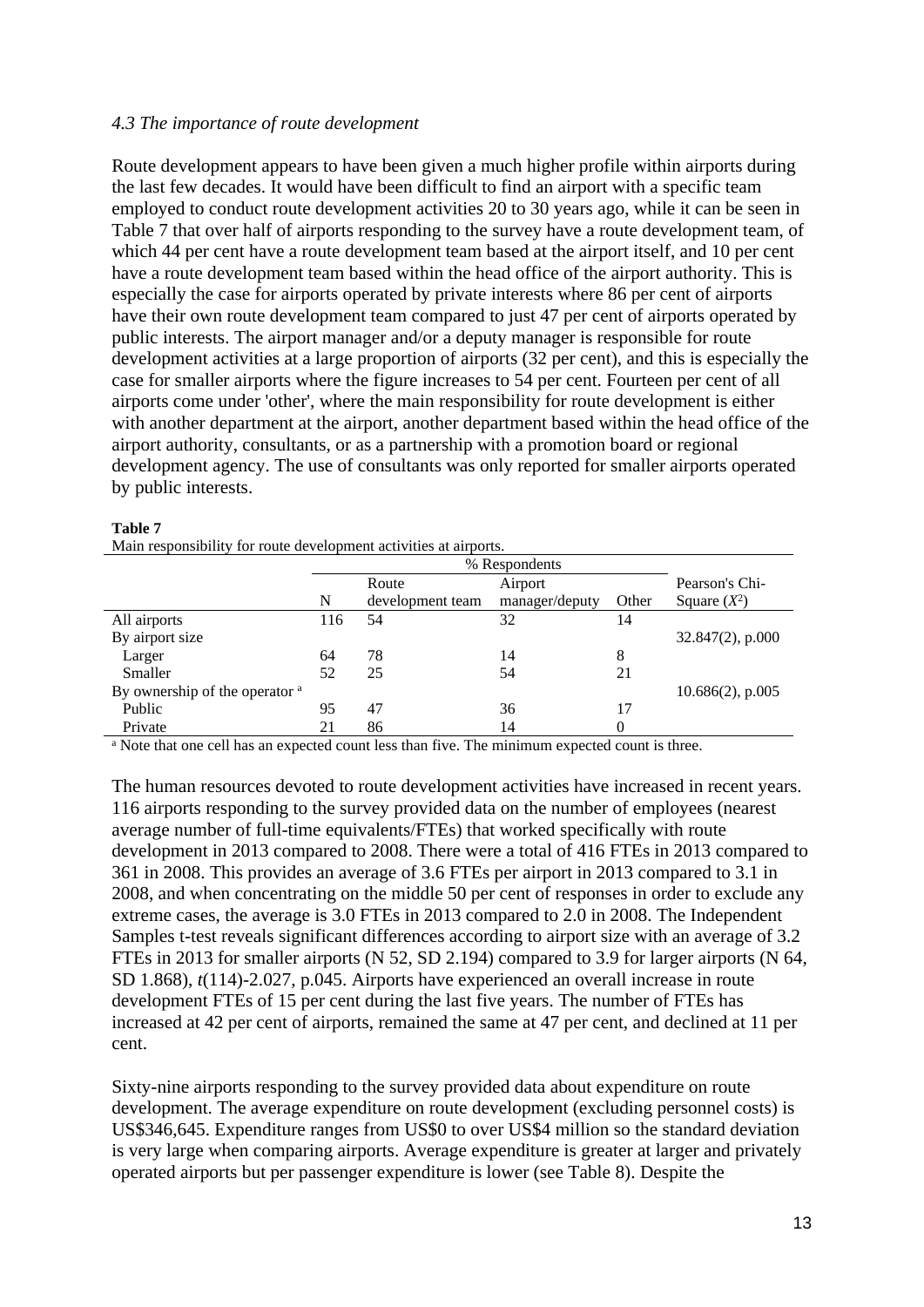importance of route development, expenditure on such activities form only a very small proportion of the total operating cost (TOC) at airports. Expenditure is less than one per cent of TOC at 54 per cent of airports, less than two per cent at 77 per cent of airports, less than three per cent at 84 per cent of airports, and less than four per cent at 88 per cent of airports. Only 12 per cent of airports reported expenditure to be four per cent or more of TOC.

| Expenditure on route development (excluding personnel costs) at airports during the last financial year |    |                     |                                   |  |  |  |  |
|---------------------------------------------------------------------------------------------------------|----|---------------------|-----------------------------------|--|--|--|--|
|                                                                                                         |    | Average expenditure | Average expenditure per passenger |  |  |  |  |
|                                                                                                         | N  | (USS)               | (US\$)                            |  |  |  |  |
| All airports                                                                                            | 69 | 346,645             | 0.84                              |  |  |  |  |
| By airport size                                                                                         |    |                     |                                   |  |  |  |  |
| Smaller                                                                                                 | 37 | 104,400             | 1.42                              |  |  |  |  |
| Larger                                                                                                  | 32 | 626.741             | 0.17                              |  |  |  |  |
| By ownership of the operator                                                                            |    |                     |                                   |  |  |  |  |
| <b>Public</b>                                                                                           | 59 | 319,585             | 0.88                              |  |  |  |  |
| Private                                                                                                 | 10 | 506,299             | 0.63                              |  |  |  |  |

### **Table 8**

Expenditure on route development (excluding personnel costs) at airports during the last financial year.

## **5. Conclusion**

This paper provides a much-needed assessment of airport route development practice because whilst route development is a well-known concept within the airport industry, there has been scant academic or industry research on the topic. Through the findings of an online survey of 124 airports worldwide, this paper sheds some light on the objectives of airport route development, the most common methods used, and the general level of involvement. However, readers should note that the findings are biased towards mid-sized airports and airports in Europe and North America – possibly because they are more active in route development, and therefore more interested in taking part in the survey.

The results demonstrate that the vast majority airports are now actively involved in route development for a range of objectives and that the process and level of involvement is generally quite extensive, although this often depends on airport characteristics such as its size, geographic location, and the way in which it is operated. It is also likely to depend on the strategic focus of the airport and the business environment within which the airport operates.

The findings contribute to the gap in literature on the subject but may also be used by airport management to further develop their own route development strategy and for learning from industry best practice. This will be particularly relevant to airports that are less advanced in their route development activities. It will also be important to airports seeking to debate route and tourism development strategies with their stakeholders. Indeed, a number of respondents provided feedback to a summary of the findings that was sent to them shortly after completing the survey, and one of them commented that: "Some of the results revealed in the survey are very useful and will certainly help airports in their internal discussions on the way they structure and steer their route development activities. It is also helpful to be presented to the airports' shareholders during strategic debates."

Whilst this paper provides an important contribution to knowledge, it has limitations. In particular, the survey is based on responses from just 124 airports with responses concentrated from airports in Europe and North America where route development practice may be more advanced than in other world regions. Nevertheless, the analysis provides a significant information base from which further studies could be developed. This could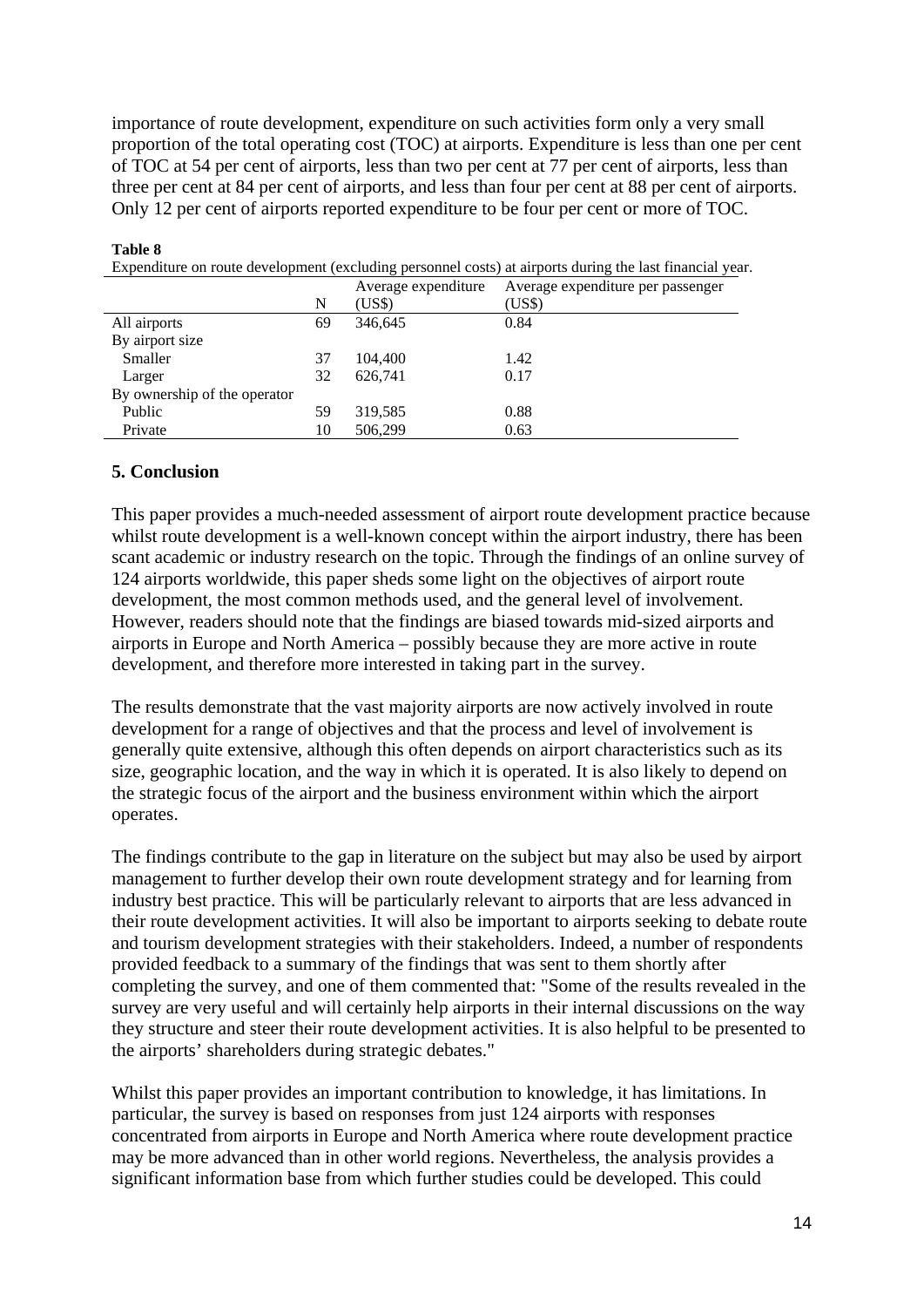include both quantitative evaluations using more explicative models, and an additional qualitative approach to get a richer understanding of route development activities.

Specific recommendations emerge when considering future research in this important area. The most obvious is to investigate key factors for successful route development including the role that airport strategy and the airport's business environment plays on the relationship between route development practice and performance. It would be worth drawing upon the airline perspective here by investigating which practices have the most influence on their route development decisions and comparing this with the airport view. The focus of this paper is on the airport operator's activities, however, many airport stakeholders are likely to have an interest or even be actively involved with route development so the role of stakeholders in the route development process, particular those related to the tourism sector, is also worth investigating.

Up until comparatively recently, route development was primarily considered to be an airline function, and airports largely responded to requests from airlines rather than proactively seeking their business. Few airports practiced the art of route development. This paper shows that airports have clearly entered a new era in route development practice that is underpinned by intelligence-based and highly targeted and proactive approaches, especially to personal selling, and from a growing and dedicated team of airport route development personnel. This relatively new area of airport management is likely to spread and continue to evolve as more airports worldwide seek to develop their provision of air services and expertise in route development.

# **References**

ASM. (2013). The next era of route development – what airlines are telling us, in R. Maslen *ASM Survey Provides Guidance to World Routes Airport Delegates*, WWW document. URL: [http://www.routesonline.com/news/29/breaking-news/216583/asm-survey-provides](http://www.routesonline.com/news/29/breaking-news/216583/asm-survey-provides-guidance-to-world-routes-airport-delegates-/)[guidance-to-world-routes-airport-delegates-/.](http://www.routesonline.com/news/29/breaking-news/216583/asm-survey-provides-guidance-to-world-routes-airport-delegates-/) Accessed 24 May 2014.

ASM. (2009). *Industry Trends and Climate Survey: Interim Research Results*, Live Webinar, July.

Barrett, S. (2004). How do the demands for airport services differ between full service carriers and low-cost carriers? *Journal of Air Transport Management*, 10(1): 33-39.

Budd, L., Francis, G., Humphreys, I. and Ison, S. (2014). Grounded: Characterising the market exit of European low cost airlines, *Journal of Air Transport Management*, 34(January): 78-85.

Button, K. (2012). Low cost airlines: a failed business model? *Transportation Journal*, 51(2): 197-219.

Castillo-Manzano, J.I., López-Valpuesta, L. and González-Laxe, F. (2011). The effects of the LCC boom on the urban tourism fabric: The viewpoint of tourism managers, *Tourism Management*, 32(5): 1085-1095.

de Haan, F. (2012). Airports developing air services for cargo versus passenger airlines, *Aerlines Magazine*, 22 March, 52: 1-3.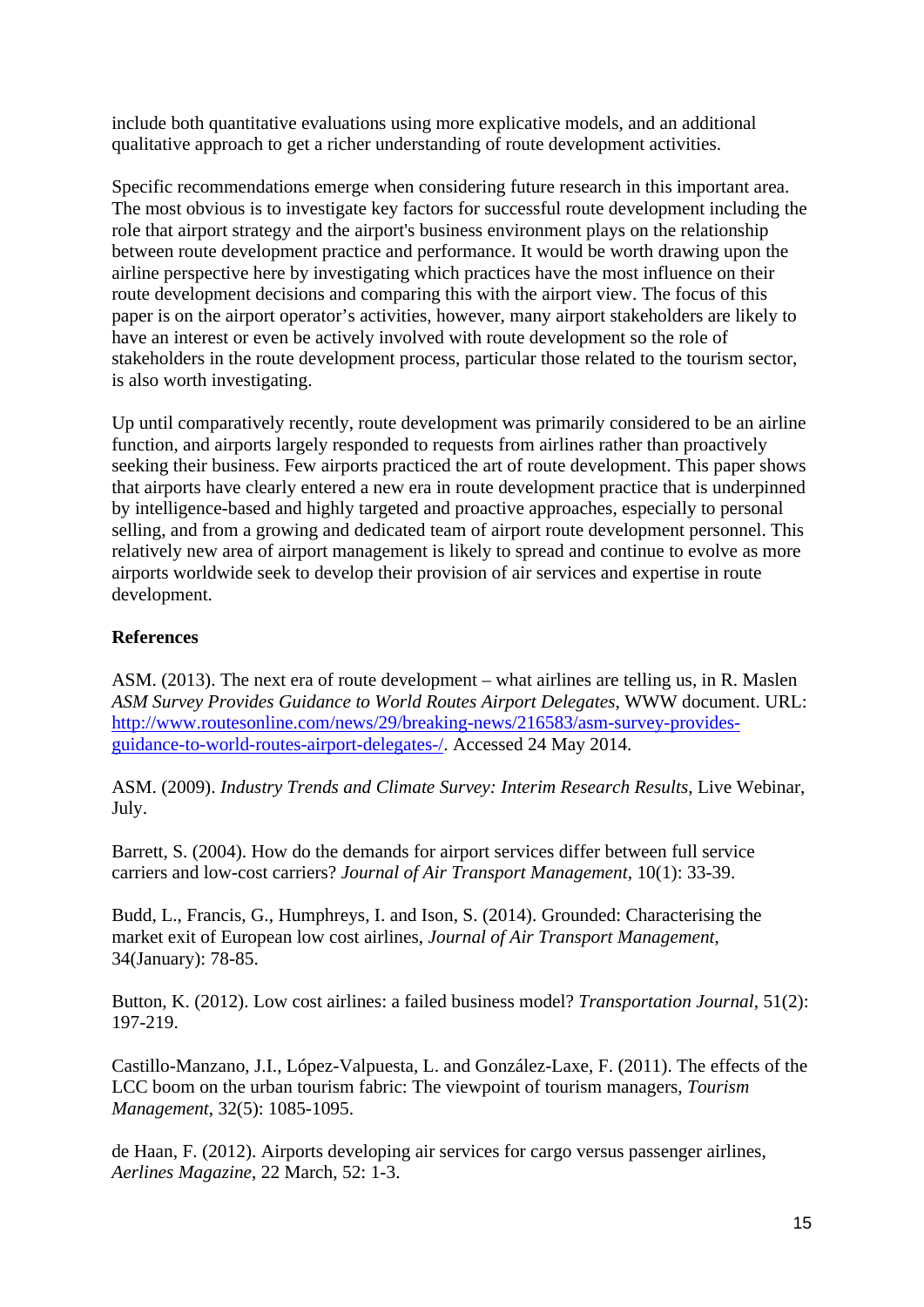Fichert, F. and Klophaus, R. (2011). Incentive schemes on airport charges – Theoretical analysis and empirical evidence from German airports, *Journal of Air Transport Management*, 1(1): 71-79.

Forsyth, P., Gillen, D., Mueller, J. and Niemeier, H-M. (eds) (2010). *Airport Competition*, Aldershot: Ashgate.

Francis, G., Fidato, A. and Humphreys, I. (2003). Airport-airline interaction: the impact of low-cost carriers on two European airports, *Journal of Air Transport Management*, 9(4): 267- 273.

Graham, A. (2014). *Managing Airports: An International Perspective*, 4thEdition, Abingdon: Routledge.

Graham, A. (2013). Understanding the low cost carrier and airport relationship: A critical analysis of the salient issues, *Tourism Management*, 36: 66-76.

Graham, A. and Dennis, N. (2010). The impact of low cost airline operations to Malta, *Journal of Air Transport Management*, 16(1): 127-136.

Griffin, T. (2012). Route to success, *Airport World,* August-September, 17(4): 56-58.

Halpern, N. (2010). The marketing of small regional airports, in G. Williams and S. Bråthen (eds*) Air Transport Provision in Remoter Regions*, Farnham: Ashgate.

Halpern, N. and Graham, A. (2013). *Airport Marketing*, Abingdon: Routledge.

Halpern, N., Graham, A. and Davidson, R. (2012). Meetings facilities at airports, *Journal of Air Transport Management*, 18(1): 54-58.

Halpern, N. and Pagliari, R. (2007). Governance structures and the market orientation of airports in Europe's peripheral areas, *Journal of Air Transport Management*, 13(6): 376-382.

Hargrove, M.R. (2010). Airport incentive programs: legal and regulatory considerations in structuring programs and recent survey observations, *2010 ACI North America Airport Economics and Finance Conference*, Miami, May.

Hvass, K.A. (2013). To fund or not to fund: A critical look at funding destination marketing campaigns, *Journal of Destination Marketing & Management*, in press.

Kramer, L., Fowler, P., Hazel, R., Ureksoy, M. and Harig, G. (2010). *ACRP Report 28: Marketing Guidebook for Small Airports*, Washington, D.C.: Transportation Research Board.

Malina, R., Albers, S. and Kroll, N. (2012). Airport incentive programmes: A European perspective, *Transport Reviews*, 32(4): 435-453.

Martin, S.C. (2009). *ACRP Report 18: Passenger Air Service Development Techniques*, Washington, D.C.: Transportation Research Board.